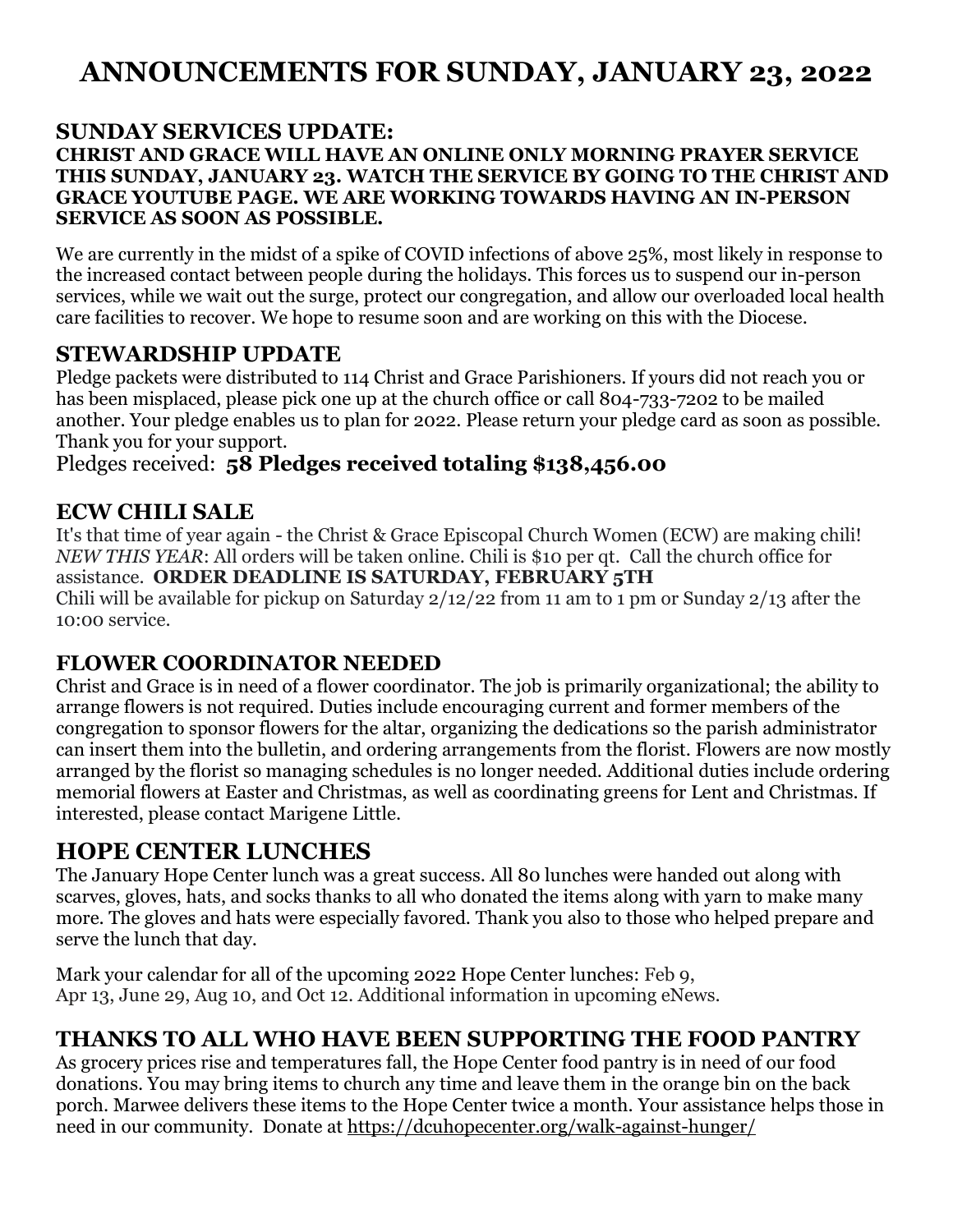### **PRAYER LIST**

We beg you to feed the hungry, protect the refugee, embrace the distressed, house the homeless, nurse the sick, and comfort the dying. Especially we pray for Regina Cushman, Vaughan D., Melba Felty, Carol Ferrell, Robin Jane, Heydon Lewis, Clyde Mosley, Shelley Richardson, Mark Sheffield, Mary Villeponteaux and Blake White.

#### **COVID VACCINES AVAILABLE IN PETERSBURG**

As COVID-19 cases rise in our community, we feel that we are called to those around us to assist in tackling the rise. With this being said, we wanted to reach out to the members of your congregation to offer COVID-19 vaccinations and boosters to those who may need them. Members of your congregation are welcome to visit WalnutHillPharmacy.com where they can schedule an appointment for their first, second, or booster dose for either Moderna or Pfizer. We are currently offering these vaccines on Wednesdays from 9:30-3 pm, and we anticipate opening more availability soon. Members will be asked for their insurance information; however, **the vaccine is free for any and everyone**, their insurance information is used to help us with supplies.

Please let us know how we can best help to keep the people around us safe, we want to work together to stop the spread as quickly as possible. If I can personally be of any assistance or answer any questions feel free to contact me.

All our love, *Carley T. Moses, PharmD* **Clinical Pharmacist** *VCU/MCV School of Pharmacy, PharmD, 2021 James Madison University, B.S., Health Sciences, 2017* cell: 804-988-6969 e-mail: [carleysadler@walnuthillpharmacy.com](mailto:carleysadler@walnuthillpharmacy.com)

### **THE COLLECT**

*Give us grace, O Lord, to answer readily the call of our Savior Jesus Christ and proclaim to all people the Good News of his salvation, that we and the whole world may perceive the glory of his marvelous works; who lives and reigns with you and the Holy Spirit, one God, for ever and ever. Amen.*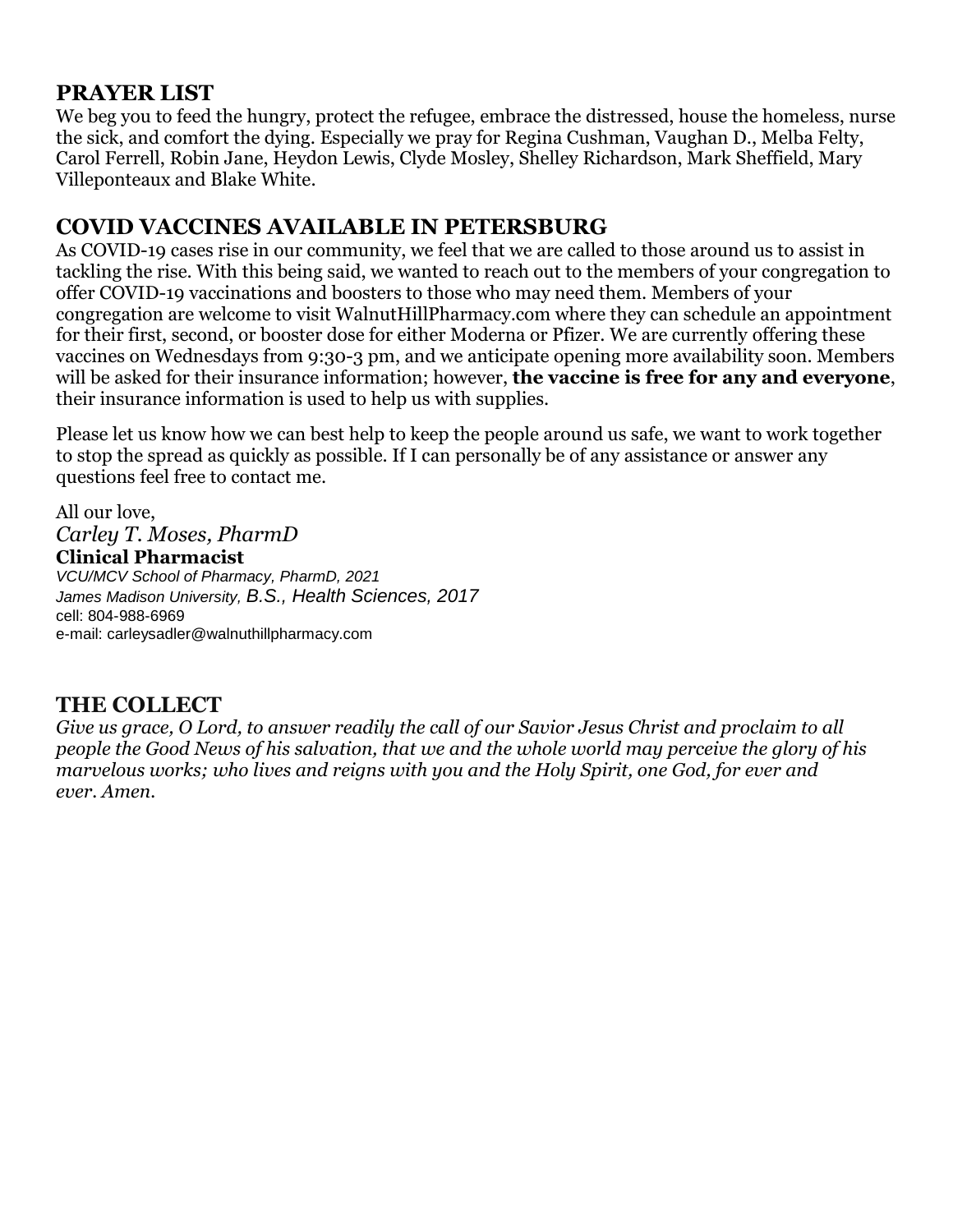#### **Psalm 19**

#### *Caeli enarrant*

- 1 The heavens declare the glory of God, \* and the firmament shows his handiwork.
- 2 One day tells its tale to another, \* and one night imparts knowledge to another.
- 3 Although they have no words or language, \* and their voices are not heard,
- 4 Their sound has gone out into all lands, \* and their message to the ends of the world.
- 5 In the deep has he set a pavilion for the sun; \* it comes forth like a bridegroom out of his chamber; it rejoices like a champion to run its course.
- 6 It goes forth from the uttermost edge of the heavens and runs about to the end of it again; \* nothing is hidden from its burning heat.
- 7 The law of the LORD is perfect and revives the soul; \* the testimony of the LORD is sure and gives wisdom to the innocent.
- 8 The statutes of the LORD are just and rejoice the heart; \* the commandment of the LORD is clear and gives light to the eyes.
- 9 The fear of the LORD is clean and endures for ever; \* the judgments of the LORD are true and righteous altogether.
- 10 More to be desired are they than gold, more than much fine gold, \* sweeter far than honey, than honey in the comb.
- 11 By them also is your servant enlightened, \* and in keeping them there is great reward.
- 12 Who can tell how often he offends? \* cleanse me from my secret faults.
- 13 Above all, keep your servant from presumptuous sins; let them not get dominion over me; \* then shall I be whole and sound, and innocent of a great offense.
- 14 Let the words of my mouth and the meditation of my heart be acceptable in your sight, \* O LORD, my strength and my redeemer.